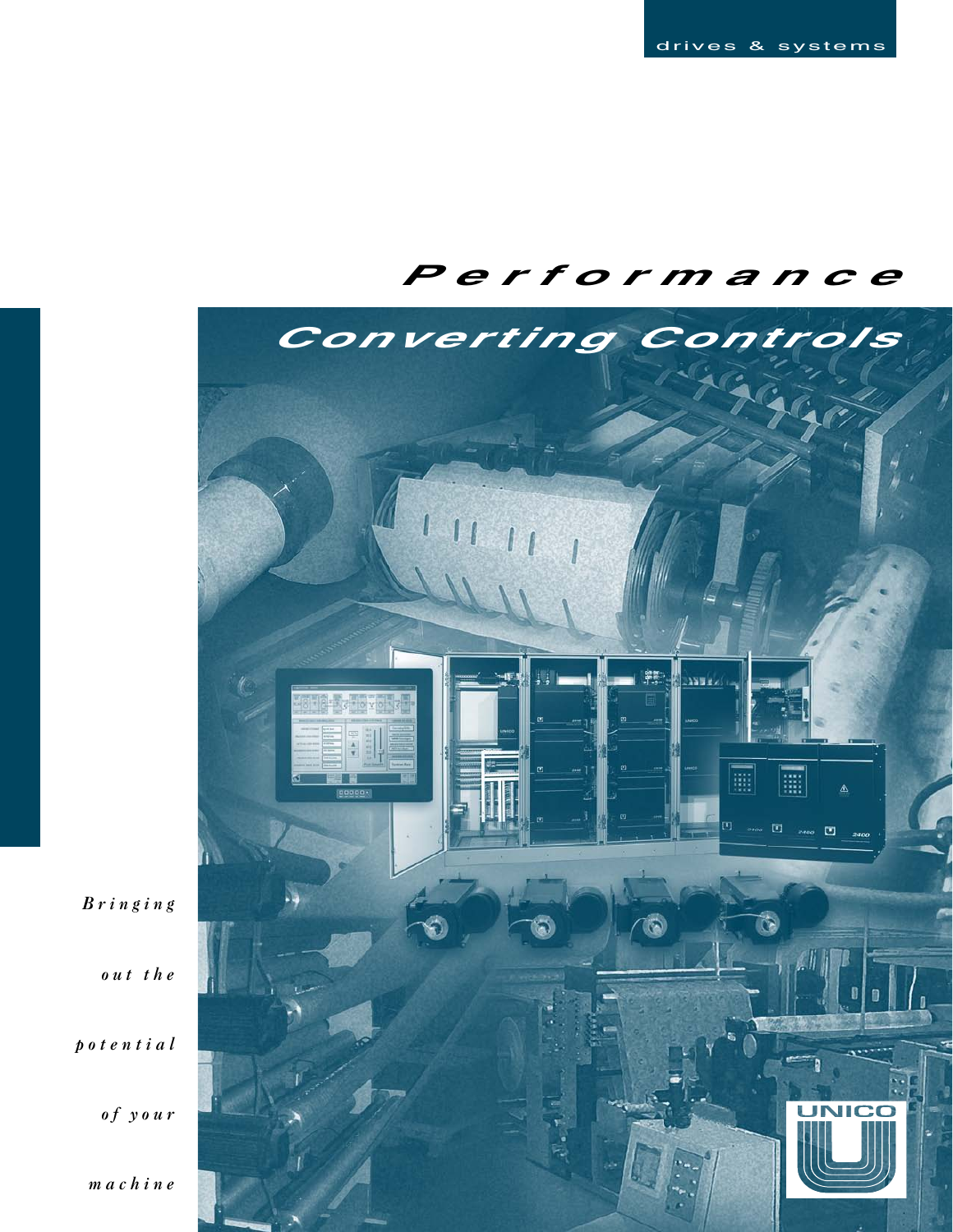- **Double backers**
- **• Single facers**
- **Glue rolls**
- **• AOC controllers**
- **Flexo folder/gluers**



113 25 2



*High-performance, cost-effective control solutions for the converting industry*

- **• Rotary knives**
- **Pull rolls**
- **• Conveyors**
- **Stackers**
- **Slitters**
- **Scorers**
- **Rotary shears**
- **Die cutters**
- **Tapes/delivery**
- **• Electronic line shafting**
- **Printing presses**
- **• Winders**
- **Unwinders**

**nico is the performance solution to process control problems in the corrugated, pulp and paper, packaging, printing, and other converting industries. Whether you need to breath new life into an existing application or you have a new installation that demands superior controls, Unico drives and systems will help you get the most from your equipment. U**

### **We Know Controls**

Unico pioneered electronic drive controls back in 1967. Ten years later, we introduced the industry's first direct-drive rotary cutoff control. Today, thousands of our drive systems are hard at work in converting applications throughout the world. Four decades of experience have taught us what it takes to meet—and *exceed* the needs of machine builders and users alike. We've learned the best ways to maximize output, minimize downtime, increase efficiency and productivity, cut operating costs, and minimize maintenance expenses. We know how to make a machine perform at its potential.

### **Experience. Technology. Commitment. Solutions.**

- **Sheeters**
- **• Web feed-to-register**
- **Embossers**
- **Perforators**







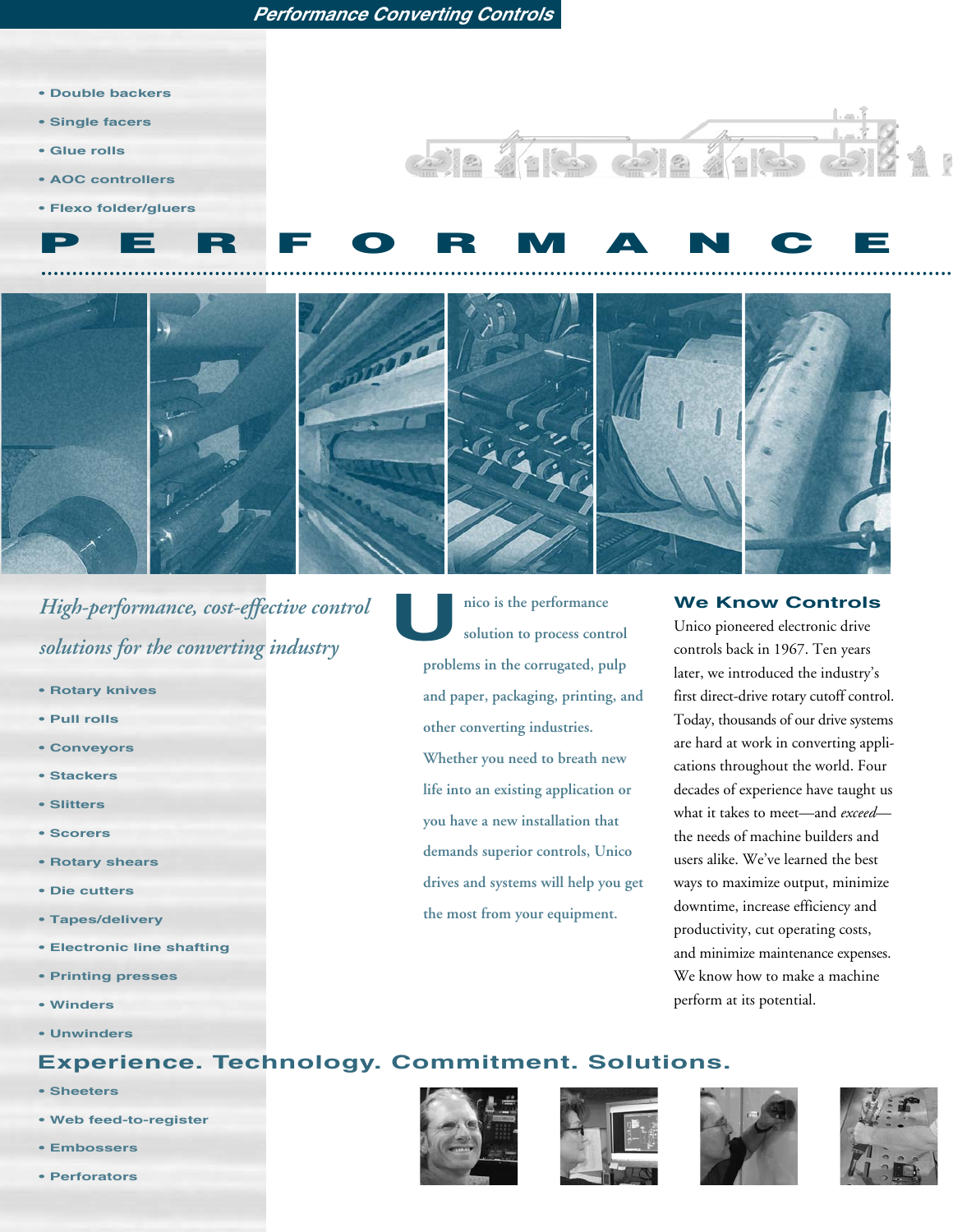

### **Unique Synergy**

Unico capitalizes upon a unique synergy between product development and systems engineering. Not only do we develop and manufacture the drives we use in our systems, but those systems, in turn, help to shape the products we make. Demanding applications ensure that our product base pushes the performance limits in speed, accuracy, and cost-effectiveness. The resulting drives and systems embody the best of technology and experience.



### **Building Blocks**

Our product portfolio consists of building blocks in power control, drive control, communications, and operator interface. Our engineers work closely with you to identify the unique requirements of your application. They then draw upon our accumulated experience to tailor a solution to your requirements by integrating these building blocks into a custom control system.

### **Performance Goals**

Typical performance goals include achieving repeatable and accurate cuts, minimizing setup time, controlling optimal thickness, maintaining consistent web and roll tensions, electronically synchronizing machine sections, and providing precise and repeatable registration control, to name a few.

### **Global Support**

Unico provides the training, service, and aftermarket support you need to realize the maximum benefit from your system. We offer customized training for your personnel at your plant or ours. We also provide worldwide service and start-up assistance for new systems and upgrades. Every system we sell is equipped with remote diagnostic capabilities that eliminate needless service calls by allowing our personnel to troubleshoot your system over a telephone line. To keep your machine running smoothly, we also offer on-going preventive maintenance programs.

- **• Increase production**
- **• Improve accuracy**
- **• Streamline operations**
- **• Reduce waste**
- **• Reduce power consumption**

260

នី

- **• Minimize downtime**
- **• Cut maintenance costs**
- **• Lower service costs**
- **• Extend machine life**
- **• Minimize capital outlay**

| <b>Feature</b>                                          | <b>Benefit</b>                                                                                           |
|---------------------------------------------------------|----------------------------------------------------------------------------------------------------------|
| State-of-the-art AC<br>flux vector control              | Superior performance without<br>the maintenance costs of<br>DC motors                                    |
| Performance DC drives<br>that easily convert to AC      | Retrofit flexibility that protects<br>your existing DC motor investment<br>while allowing future upgrade |
| Energy-sharing modular<br>drive bus                     | Reduced power consumption<br>and installation expenses                                                   |
| Integrated control systems                              | Precise and efficient operation<br>at a lower cost                                                       |
| Wide variety of interface and<br>communication options  | Easy integration of multivendor<br>systems, both new and existing                                        |
| Integrated control systems<br>operation at a lower cost | Superior control and more efficient                                                                      |
| Remote diagnostics                                      | Quick response, less downtime,<br>and lower service costs                                                |





*From engineering to manufacturing to aftermarket support, Unico is a comprehensive single-source provider* 

**Performance Converting Controls**